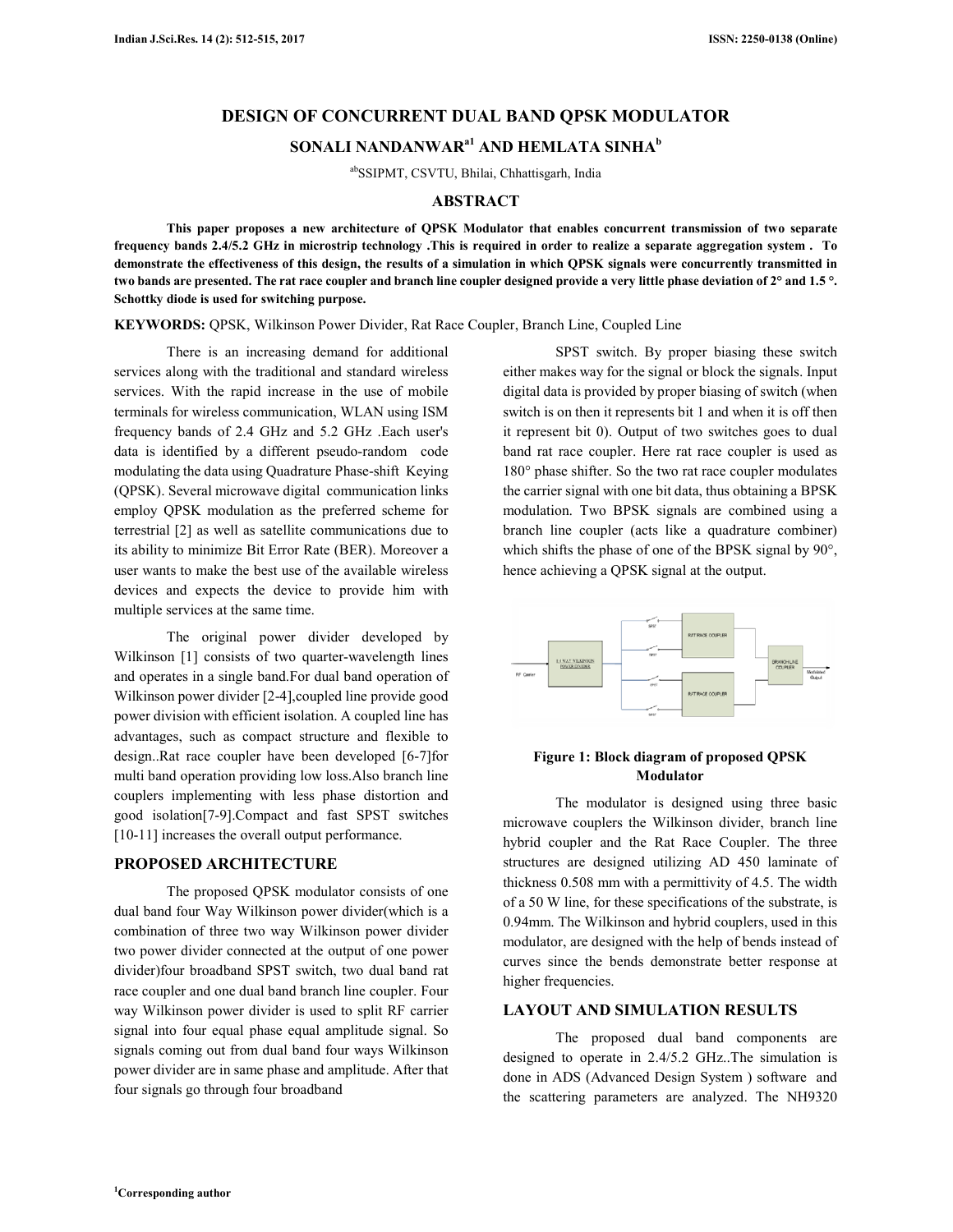substrate which has 15µm thickness and a relative permittivity of 3.2 is used.

## **Dual Band 4-way Power Divider**



# **Figure 2: Layout of 1:4 dual band Wilkinson power divider**

| <b>Characteristic</b> | Length(L) | Width(W) | Spacing(S) |
|-----------------------|-----------|----------|------------|
| Impedance(Z)          | mm        | mm       | mm         |
| (C11) 58.8048         | 12.1662   | 2.43217  | 0.477336   |
|                       |           |          |            |
| (C12) 50.2752         | 11.2138   | 3.24632  | 0.51926    |
| Ω                     |           |          |            |
| 50 Ω                  | 10        | 3.6441   |            |









**Figure 4: Isolation at two frequencies** 

#### **Dual band Rat Race Coupler**



#### **Figure 5: Layout of dual band rat race coupler**



**Figure 6: Power in dB from port 4 to port 2 and port 3** 

**Table 2: Specification of microstrip used in rat race coupler** 

| <b>Characteristic</b><br>Impedance(Z) | Length(L)       | Width(W)   |
|---------------------------------------|-----------------|------------|
| 84.47006 Ω                            | 12.7336 mm      | 1.38789 mm |
| 50 $\Omega$                           | $10 \text{ mm}$ | 3.6441 mm  |

Insertion loss is nearly -3dB and phase difference is 178.994° at lower frequency and 182.688° which is close to 180°.

#### **Dual band Branch Line Coupler**



**Figure 7: Layout of dual band BLC**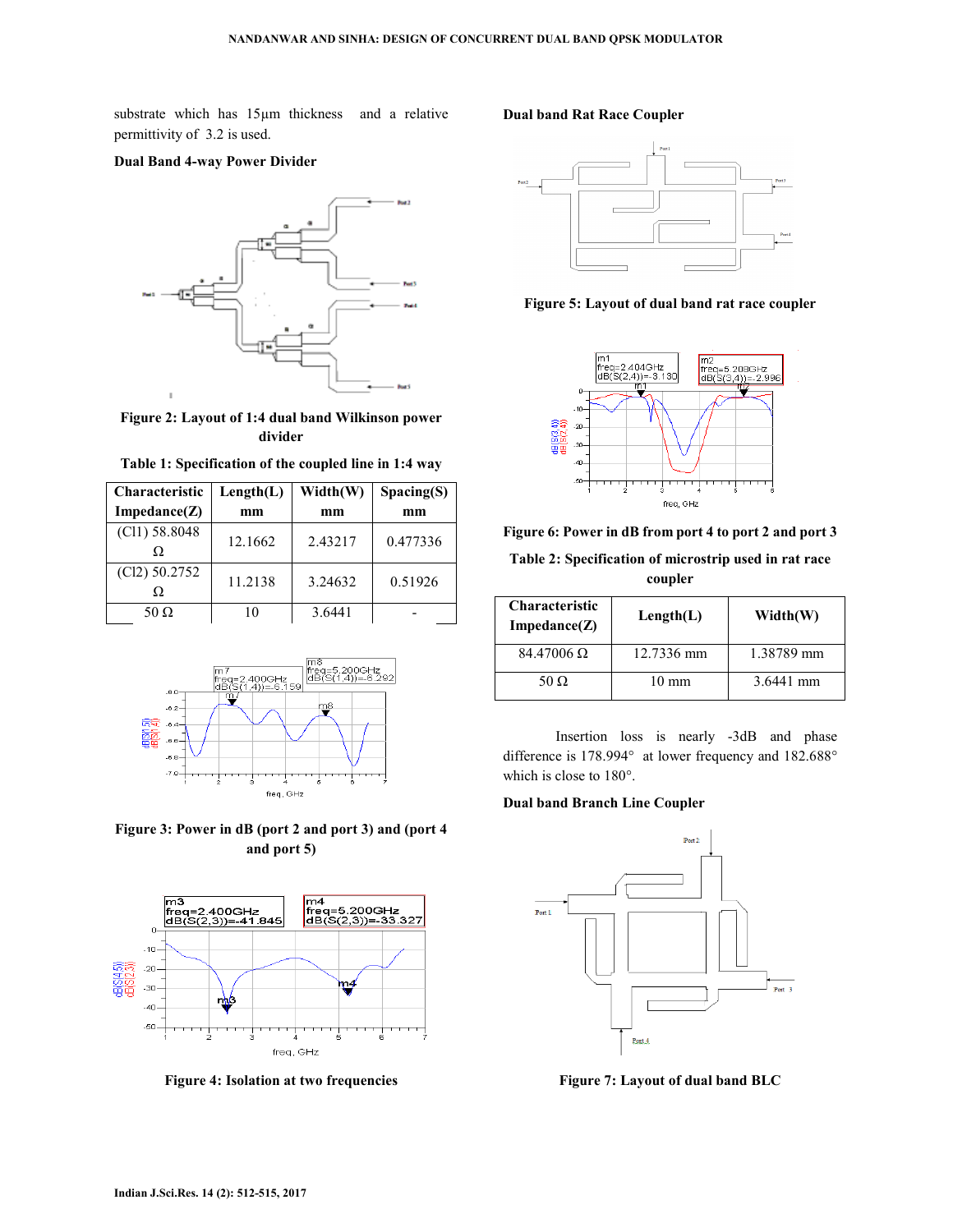| coupler                               |                 |             |  |  |
|---------------------------------------|-----------------|-------------|--|--|
| <b>Characteristic</b><br>Impedance(Z) | Length(L)       | Width(W)    |  |  |
| $42.22865207 \Omega$                  | 13.51343 mm     | 4.717050 mm |  |  |
| 59.7293523 $\Omega$                   | 13.494425 mm    | 2.715860 mm |  |  |
| 50 $\Omega$                           | $10 \text{ mm}$ | 3.6441 mm   |  |  |

**Table 3: Specification for microstrip in branch line** 



#### **Figure 8: Power in dB at port 2 and port 3 from port1**



**Figure 9: Phase at port 2 and port 3** 

Phase difference is 88.957° at lower frequency and 91.619° which is  $\cong$ 90° at both frequencies

#### **Design of the Switch**

In proposed QPSK modulator 4 SPST switch are used. Schottky diode (HSMS286-K) is used.



**Figure 10: Layout design of SPST Switch** 

**Table 4: Microstrip line used in SPST switch** 



**Figure 11: Isolation loss of the switch at the two frequencies** 





Rigorous design for concurrent dual band QPSK modulator for 2.4/5.2 GHz has been presented. Concurrency would not only greatly reduce the circuit complexity and size but also solve the problem of power dissipation that arises while using multiple circuits for a multi-band modulator. A 4 way power divider is used to divide the power in equal phase and amplitude. For